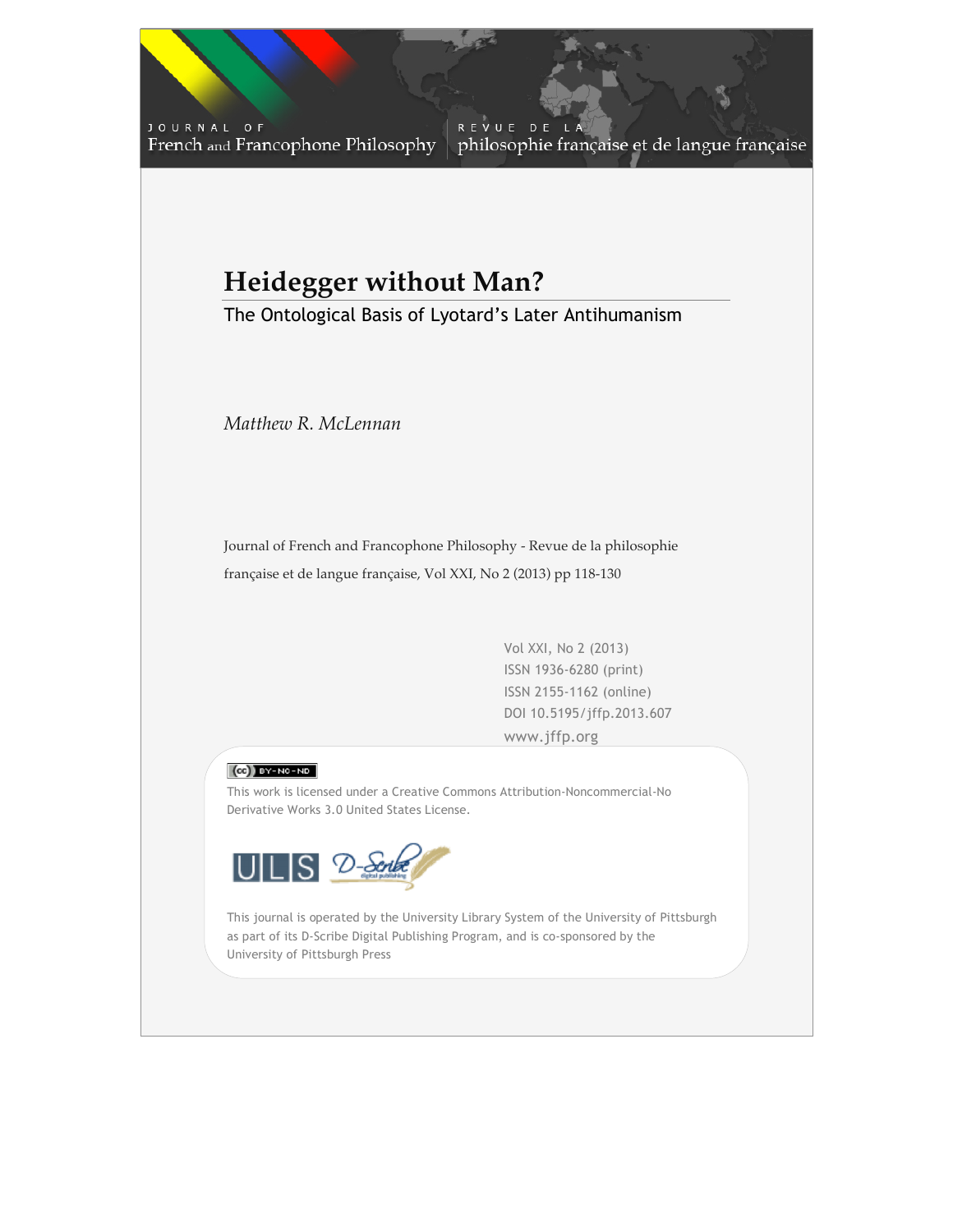## **Heidegger without Man?**

The Ontological Basis of Lyotard's Later Antihumanism

### *Matthew R. McLennan*

University of Ottawa/Carleton University

In the following, "antihumanism" denotes a rejection of any and all systems of thought and discourse wherein a universal concept of the human, i.e. the human as such, forms the conceptual and ethical center of the universe and/or history. It is widely known that Jean-François Lyotard's "pagan," "postmodern" and later works are antihumanistic in this sense; less often discussed is the ontological grounding of this antihumanism in something very close to Heidegger's philosophy of the event, or *Ereignis*. In what follows, I will reconstruct the mature Lyotard's antihumanism as a radicalization of Heidegger's, on the grounds that a) a version of the philosophy of Being as *Ereignis* forms the ontological basis of Lyotard's antihumanism, and b) he reconfigures the place of the human being with respect to the revelation of Being.

An overview of my argument runs as follows. The Heidegger of the "Letter on 'Humanism'" speaks of Being as *Ereignis*. The term is usually rendered in English as "event," but in Heidegger's particular usage it is an event which gathers Being to itself while clearing it to itself. Put differently, *Ereignis* would be Being as the revelation of Being to itself *qua* the thinking of Being by human beings (i.e. the region of itself which is clear to itself). Heidegger's rendering of Being as *Ereignis* is antihumanistic inasmuch as it configures human beings as the place of Being *qua* event, but not as the conceptual/ethical centre of the universe and/or history. Simply put, Being in itself transcends human beings. But Heidegger's antihumanism cannot be said to be radical or thoroughgoing, inasmuch as it accords human beings an essential role in the thinking of Being and thereby a special kind of destiny and dignity. Lyotard for his part, from at least the pagan writings onwards, writes in terms favourable to Heidegger's rendering of Being as event. However he radicalizes Heidegger's antihumanism in denying that human beings have any essential role to play with respect to Being. They are entirely contingent effects of the event, possessing no special destiny or dignity.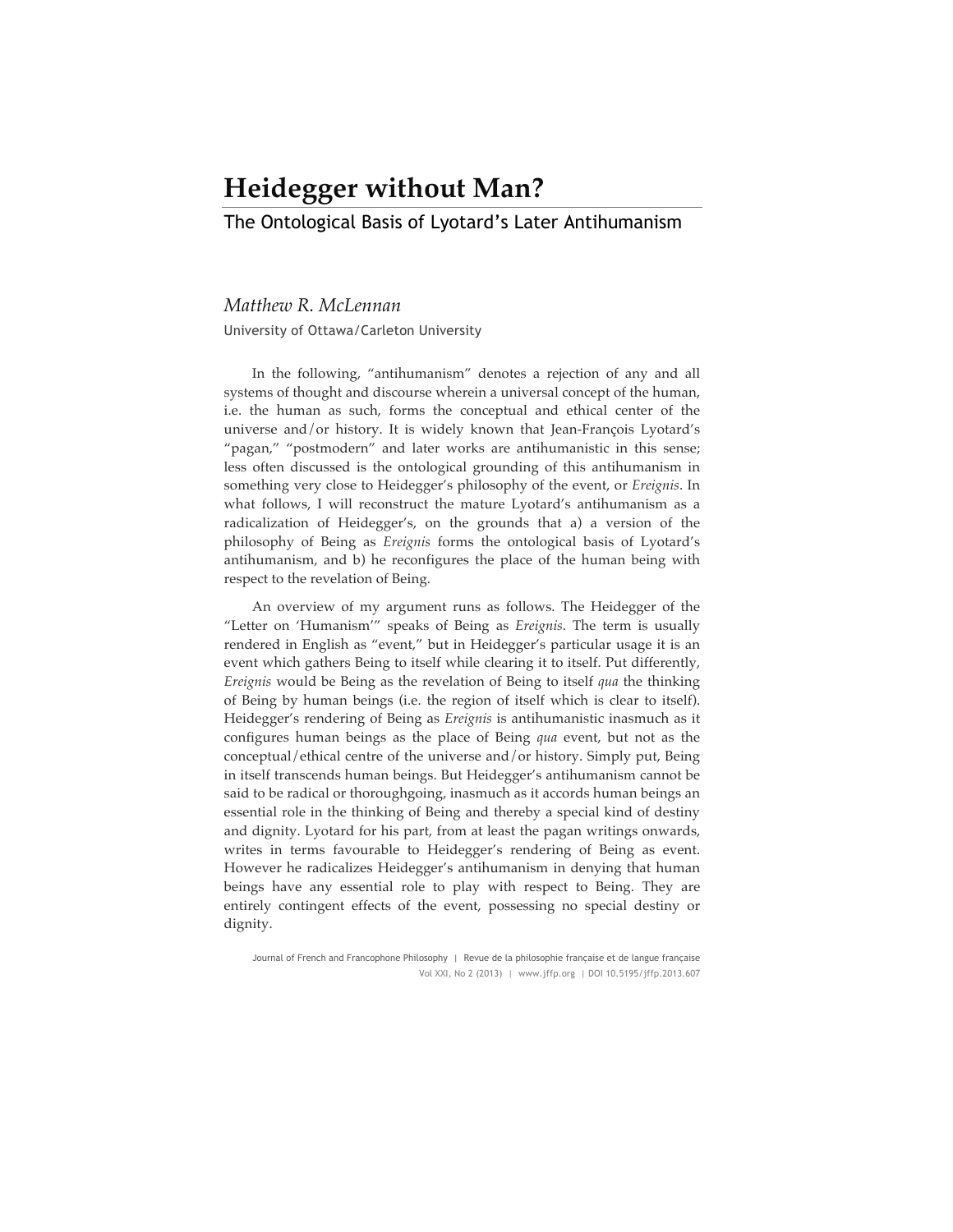Though Lyotard did not often cite Heidegger directly as a source or inspiration, at least prior to *Heidegger et "les juifs,"* I believe my interpretation to be highly plausible for three reasons. First, what primary textual evidence there is, most notably in *Le Différend*, is highly favourable to the argument I will construct. Secondly, Lyotard's intellectual context was awash in Heideggerian influence, and he undoubtedly imbibed a certain amount of Heideggerianism indirectly, for example via Levinas<sup>1</sup> and Derrida, whose earlier post-Heideggerian philosophy I will briefly discuss. Indeed, as Luc Ferry and Alain Renaut have argued persuasively (if polemically), Lyotard's generation of radical French philosophers – those whose thought they lump under the label "*la pensée 68"* – can be broadly characterized by their radicalization of the antihumanisms of several German thinkers (among which Heidegger is certainly counted). Finally, and most importantly, there is a striking structural homology between the antihumanisms of Lyotard and Heidegger, as well as between the ontological-linguistic presuppositions that generate them. In what follows I will favour a reconstruction of the homology in question, noting where, why and to what extent Lyotard and Heidegger differ. By way of support I will bolster my argument with textual and historical-philosophical evidence.

#### **Heideggerian Antihumanism and its Ontological Basis**

Let us begin by considering Heidegger's "fundamental ontology,"<sup>3</sup> specifically with respect to the human being, as expressed in the "Letter on 'Humanism'." For Heidegger, Being, $<sup>4</sup>$  as such, is basic: it is transcendent to</sup> all particular beings, it is "the *transcendens* pure and simple."<sup>5</sup> The essence of the human being is thus its relation to Being;  $^6$  specifically, "the human being essentially occurs in his essence only where he is claimed by [B]eing."<sup>7</sup> More specifically still, human beings are the particular beings for whom Being, as such, is a truth (or, to the extent that the human has "fallen" and forgotten Being, and this is Heidegger's concern, a question to be posed). $8$  This is to say that human beings stand in (more accurately, they are) a place or region<sup>9</sup> of Being that is "clear" (i.e. they stand in, or rather are, the "clearing of Being").<sup>10</sup> The clearing of being, however, is "clear" not simply for human beings as such (i.e. as particular beings), but in the more basic sense that in the clearing, Being is clear to itself; in a manner of speaking, "the clearing itself is [B]eing."<sup>11</sup>

It is, in any case, Being as *transcendens* (and not human beings, properly speaking) that "clears" the clearing. Hence human beings have a special place among beings, but only in the sense that Being poses the truth or the question of itself as or through them.<sup>12</sup> Human beings, in Heidegger's picture, therefore have a special destiny<sup>13</sup> and thus a special dignity<sup>14</sup> not shared by such beings as animals, rocks and trees. Their destiny, and their dignity, specifically, is to be the "shepherd" of Being<sup>15</sup>; more precisely, to be the region of Being that poses the question of Being and thereby guards

Journal of French and Francophone Philosophy | Revue de la philosophie française et de langue française Vol XXI, No 2 (2013) | http://www.jffp.org | DOI 10.5195/jffp.2013.607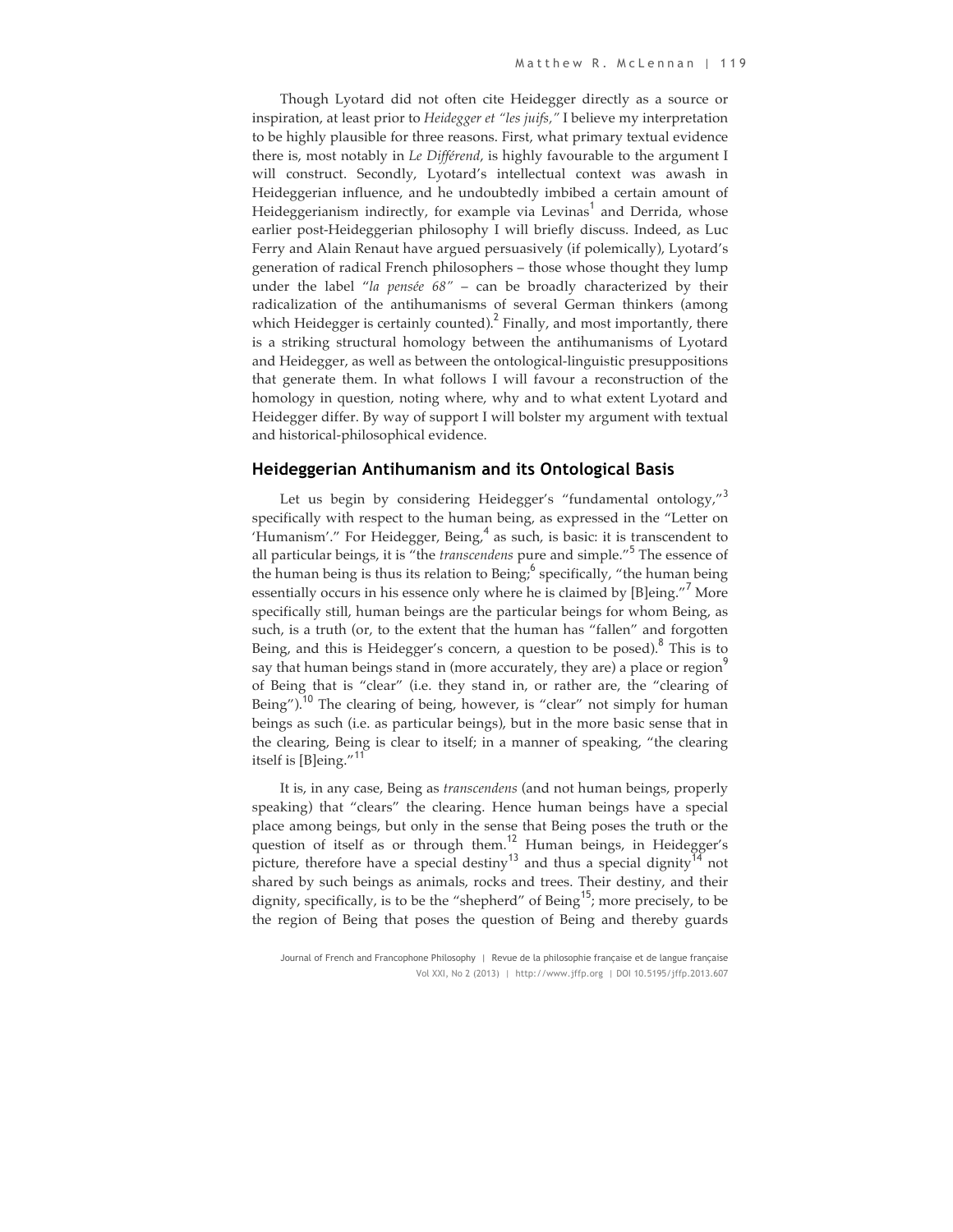against its forgetting, holding the promise that beings might yet "appear in the light of [B]eing as the beings they are."<sup>16</sup>

Though imbued with a special dignity, the human is something of a vassal, charged in its essence with the care of Being, $17$  of which it is both a revealing and an anamnesis.<sup>18</sup> This does not mean, however, that Heidegger is unconcerned with the human being as such. But the precise nature of his concern should be distinguished from humanism. For Heidegger, humanism is characterized as "meditating and caring, that human beings be human and not inhumane, 'inhuman', that is outside their essence. But in what does the humanity of the human being consist? In his essence."<sup>19</sup> In principle, then, in its concern for human essence, humanism poses questions similar to Heidegger's. The difference is that relative to Heidegger's project, humanism sets the bar too low and stops short in its questioning.

Specifically, he notes the way in which past and existing humanisms stemming from the original Roman thinking of *humanitas*, such as Renaissance, Marxist, Sartrean and Christian humanisms, all assume "an already established interpretation of nature, history, world, and the ground of the world, that is, of beings as a whole."<sup>20</sup> In other words, "[e]very humanism is either grounded in a metaphysics or is itself made to be the ground of one." Metaphysics, while it "thinks the being of beings … does not think [B]eing as such, [i.e.] does not think the difference between [B]eing and beings."<sup>21</sup> The specific metaphysical interpretation of beings assumed by all humanisms posits the essence of the human to be that of a "rational animal."<sup>22</sup> While not false, this essential definition of the human being is "conditioned by metaphysics" and thus incomplete or inessential.<sup>23</sup> Heidegger's own care for the essence of the human being, insofar as it digs to the very bedrock below the categories of "rational" and "animal" themselves, is therefore not, on his view, a form of humanism. It rests not, in other words, upon a shallow, question-begging "interpretation of beings," but rather arises from a questioning of both metaphysics and the deeper "truth of  $[B]eing."$ <sup>24</sup> Humanism, insofar as it is metaphysical, "impedes the question [of Being] by neither recognizing nor understanding it"<sup>25</sup>; moreover, it "does not set the *humanitas* of the human being high enough" and therefore fails to grasp "the proper dignity of the human being."<sup>26</sup> Heidegger, by contrast, claims to approach the question of human essence and human dignity by way of a proper assessment of metaphysics and an engagement in the fundamental question of Being that metaphysics forgets, covers over, or simply does not pose.

It is crucial to note that for Heidegger, the standing-in-the-clearing-of-Being proper to human beings is language. Not language as a tool or medium of communication; rather, language in its essential relation to Being.<sup>27</sup> Here is how he puts it: "In its essence, language is not the utterance of an organism; nor is it the expression of a living thing. Nor can it ever be thought in an essentially correct way in terms of its symbolic character,

Journal of French and Francophone Philosophy | Revue de la philosophie française et de langue française Vol XXI, No 2 (2013) | http://www.jffp.org | DOI 10.5195/jffp.2013.607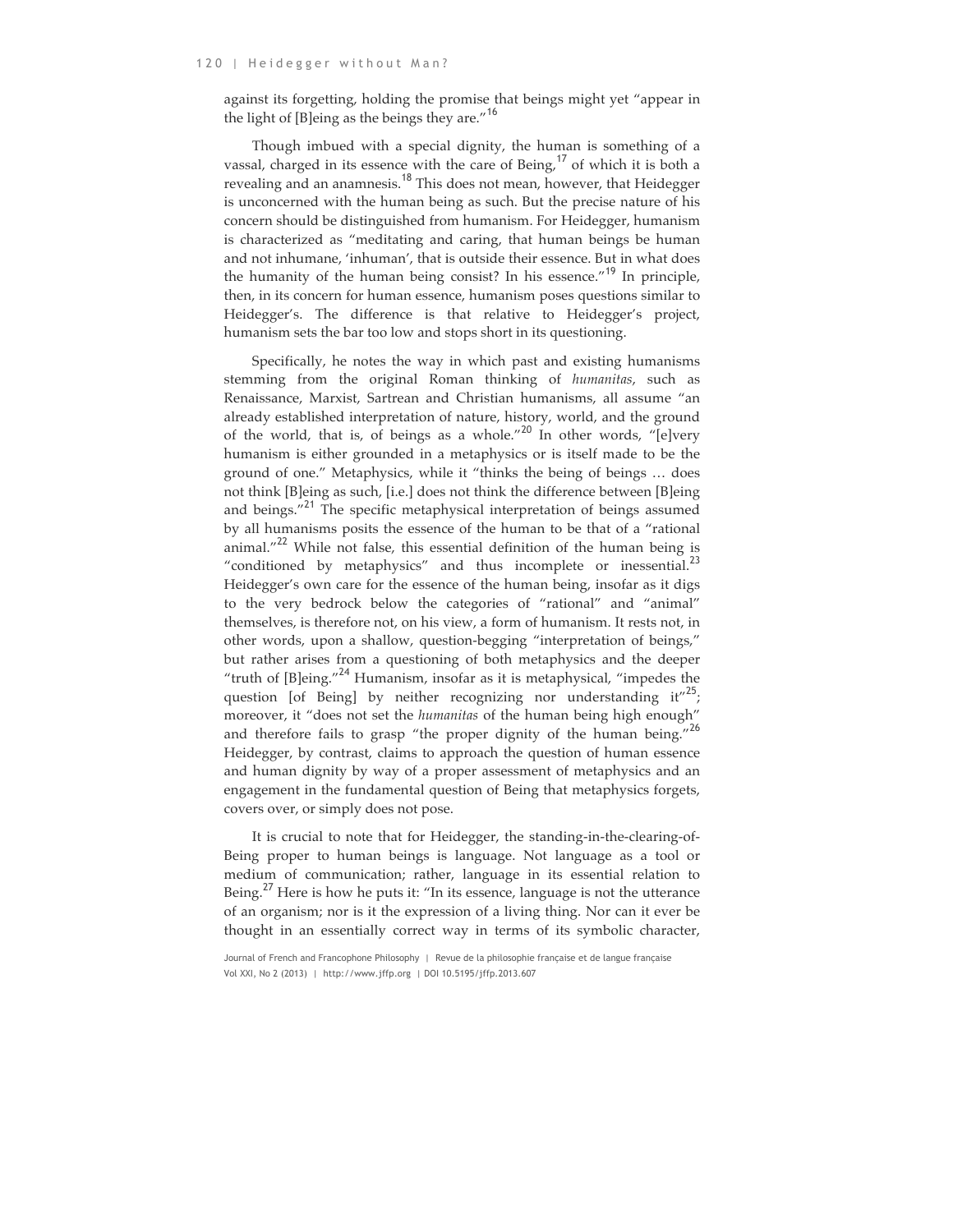perhaps not even in terms of the character of signification. Language is the clearing-concealing advent of [B]eing itself" ("concealing" because language clears, but as a revelation of Being, which implies "the Nothing," it also partially hides what it clears).<sup>28</sup> As Heidegger puts it elsewhere, "Language is the house of  $[B]eing''^{29}$  (later, "the house of the truth of  $[B]eing''$ ; later still, "at once the house of [B]eing and the home of human essence"). This is to say that "[i]n its home human beings dwell. Those who think and those who create with words are the guardians of this home. Their guardianship accomplishes the manifestation of [B]eing insofar as they bring this manifestation to language and preserve it in language through their saying."<sup>30</sup>

Put differently, thinking and saying are the work of Being manifesting itself (to itself, as human being), and guarding against its forgetting (by itself, as human being). The particular way in which human beings are always already preceded by Being is inescapably tied to language, in its essential dimension; as we saw, language is "the home of the human being's essence."<sup>31</sup> Hence, for Heidegger the human being "has" language in only a strictly metaphorical sense. $32$  He is not always successful in making this clear, as the above quote concerning the human bringing Being to language suggests. But this does not appear to indicate a blind inconsistency on Heidegger's part. Like Lyotard's, Heidegger's project necessitates writing in such a way that strains the bounds of ordinary language. Since language, according to Heidegger, has been degraded through the history of metaphysics to an operational and communicative tool, "[b]efore he speaks the human being must first let himself be claimed again by [B]eing."<sup>33</sup> This necessitates Heidegger's project of the recovery of thinking from and by means of a language degraded by metaphysics.<sup>34</sup>

Heidegger treats this question of language specifically in a later text, "On the Question of Being." There we see more of the properly philological dimension of his philosophical project; Heidegger submits even the term "Being," insofar as we inherit it from a language degraded by metaphysics, to a radical questioning (going so far as to cross out the term whenever he must use it).<sup>35</sup> As Spivak notes in her preface to Derrida's *Of Grammatology*, "On the Question of Being" is considered by Derrida, a contemporary and philosophical fellow-traveller of Lyotard, to be the "authority" for his own practice of "writing under erasure" (i.e. crossing out certain terms to indicate that they are inadequate, but, given the state of language, necessary).<sup>36</sup> Derrida maintains however that despite what he perceives as Heidegger's attempt to "free language from the fallacy of a fixed origin," he still sets Being up as a transcendental signified, a signified to which all languages ultimately refer, and on top of that accords the human being a special relation to that signified.<sup>37</sup> Heidegger's, then, is not a thoroughgoing antihumanism. In Derrida's words:

Journal of French and Francophone Philosophy | Revue de la philosophie française et de langue française Vol XXI, No 2 (2013) | http://www.jffp.org | DOI 10.5195/jffp.2013.607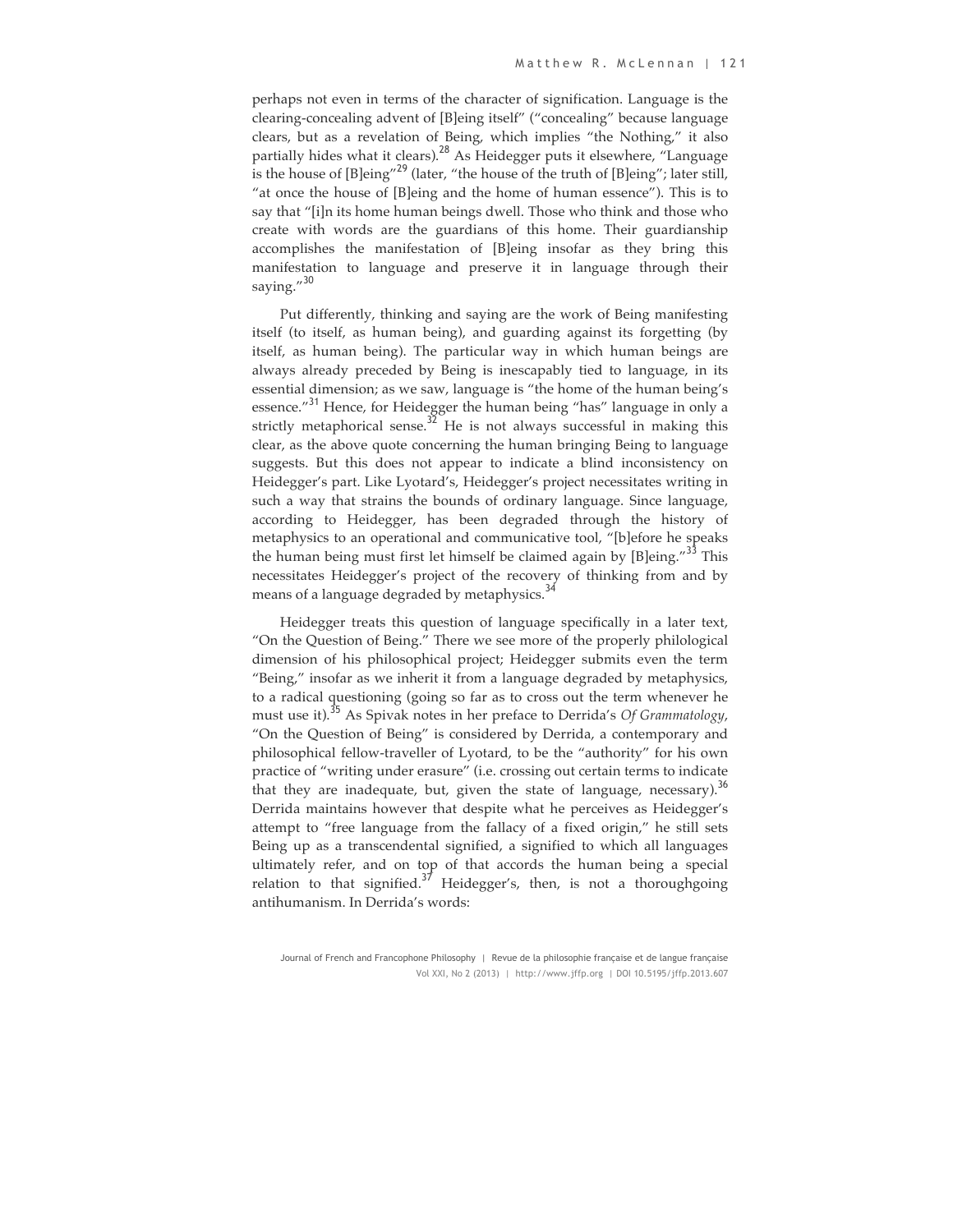It remains that the thinking of Being, the thinking of the truth of Being, in the name of which Heidegger de-limits humanism and metaphysics, remains as thinking *of* man. Man and the name of man are not displaced in the question of Being such as it is put to metaphysics. Even less do they disappear. On the contrary, at issue is a kind of reevaluation or revalorization of the essence and dignity of man... [it is] a thinking of Being which has all the characteristics of a *relève* (*Aufhebung*) of humanism.<sup>38</sup>

According to Derrida, then, Heidegger's gesture would be radical but for the fact that it retains a transcendent principle as its core, and accords the human a special dignity thereby. Though Heideggerian in his methods and inspiration, Derrida attempts a thought not of Being, but of pure difference. He recognizes that he is left thereby to vacillate between two dissatisfying methods. First, a deconstruction which Heidegger practices almost exclusively, which does not "change terrain," which attempts to "use against the edifice the instruments or stones available in the house, that is, equally in language."<sup>39</sup> Practicing deconstruction in this manner, one risks, as Derrida imputes to Heidegger, "ceaselessly confirming, consolidating, *relifting*  (*relever* [*Aufhebung*]), at an always more certain depth, that which one allegedly deconstructs."<sup>40</sup> But the alternative is to brutally change terrain "in a continuous and irruptive fashion," affirming "an absolute break and difference."<sup>41</sup> The context of Derrida's article is 1968, and he identifies the latter, more Nietzschean/Dionysian method as the one most characteristic of French thought at the time.<sup>42</sup> One can certainly read into this a description of Lyotard's Nanterre writings, and a prescient characterization of *Économie libidinale*, Lyotard's most uncompromisingly radical, antihumanistic and ethically aporetic text. Derrida nonetheless notes that this irruptive method has its own pitfalls: ordinary language "ceaselessly reinstates the new terrain on the oldest ground," and such a "displacement" can lead one to unwittingly inhabit "the inside one declares one has deserted."<sup>43</sup> In practical terms, one thinks here of how the revolt of 68 largely played itself out as a flexible regime of capital accumulation and a shallow culture of consumerism, hedonism, and aestheticism.<sup>44</sup> As such, Lyotard the libidinal economist's injunction to "be in inside and forget it"<sup>45</sup> can be flagged as highly problematic; indeed, as Lyotard later admits, *Économie libidinale*  delivers nothing less than a "politics of capital," an "accelerationist" rather than properly revolutionary philosophy.<sup>40</sup>

#### **Lyotardian Antihumanism and its Heideggerian Inspiration**

More could be said here about Derrida's critical appropriation of Heidegger, but for my purposes the main thing to note is the following: in the linguistic turn which followed the libidinal phase of his thinking, Lyotard adopts something very close to this roughly sketched critical

Journal of French and Francophone Philosophy | Revue de la philosophie française et de langue française Vol XXI, No 2 (2013) | http://www.jffp.org | DOI 10.5195/jffp.2013.607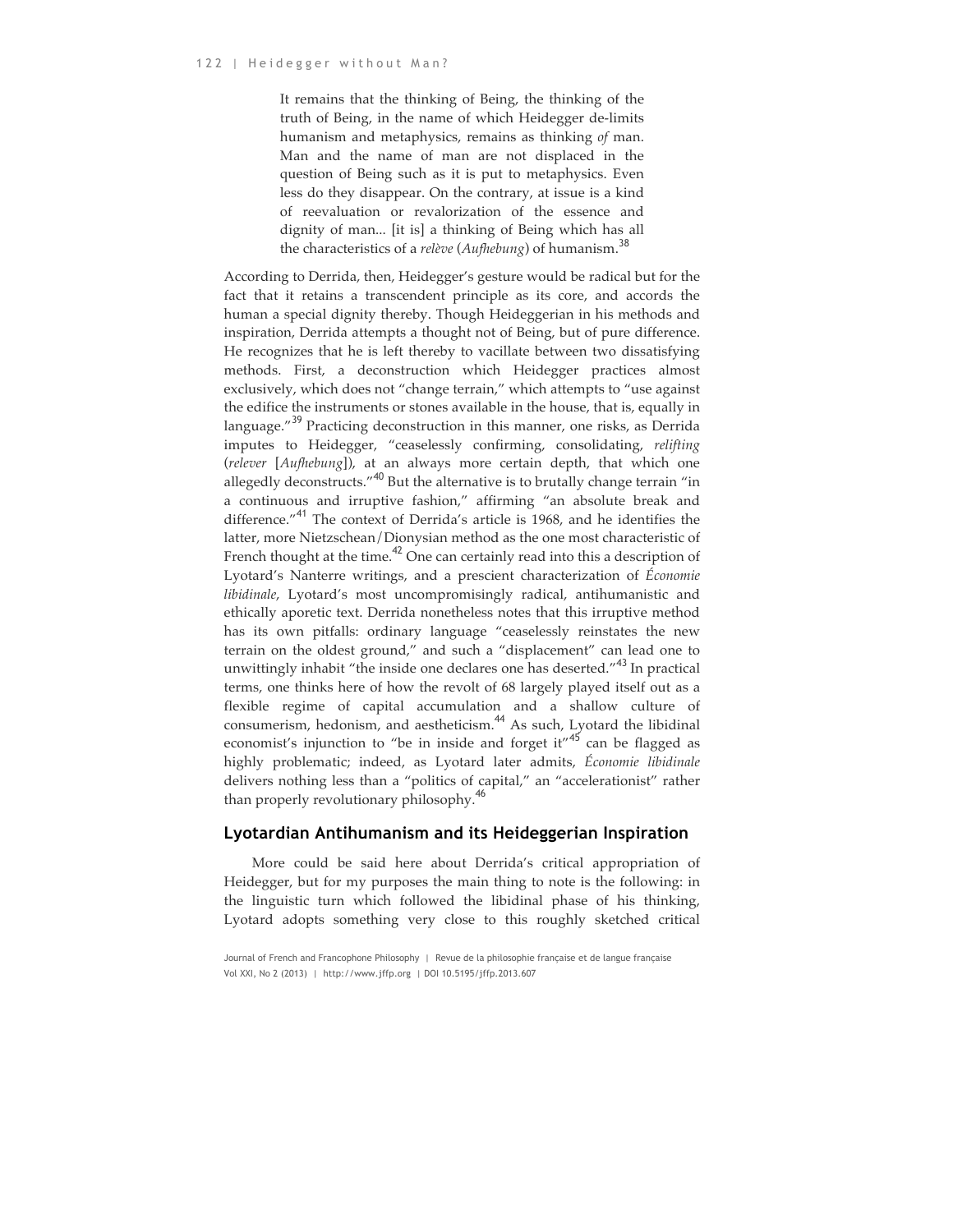appropriation of Heidegger. While like Heidegger, he searches for something in or about language which is "always already before" human speech and human beings, he attempts, like Derrida, not to succumb to the temptation to render language nihilating-transcendent or to retain some special, dignified place for humanity. Lyotard's antihumanism following the libidinal philosophy is therefore in this respect, like Derrida's, a radicalization of Heidegger's. It is also highly idiosyncratic in some of its specifics. At this stage I will note its most general outlines, with respect to both the similarities to and the departures from its Heideggerian matrix.

It is worth pausing however to inquire why philosophers like Lyotard and Derrida would attack humanism, even going so far as to purge Heidegger's nominally antihumanistic philosophy of the destiny and dignity he accorded humanity. In quite general terms, their line of attack stems from the Nietzschean critique of the nihilism which dominates Western philosophy, in particular the notion that transcendent concepts nihilate concrete particulars. Quite simply: because it is a transcendent concept, "Humanity" may be invoked to justify all manner of atrocities aimed at individual human beings. Therefore humanism is pernicious and a truly radical philosophy will have gotten beyond it. But this raises the problem of how a contemporary, post-religious philosophy which jettisons humanism may articulate an ethics. In the wake of May 68 and the early 1970s, the efforts of Lyotard and Derrida may be broadly interpreted as a sustained engagement with this question. In this connection their considerable debt to Levinas should also be noted.

These considerations shed light on why, following the ethically aporetic libidinal phase of his thinking, Lyotard attempted to think an ethical antihumanism. In the process he all but abandoned Freud's pulsional theory and turned to language pragmatics as his primary material.<sup>47</sup> Granted, to the extent that language pragmatics evokes images of human beings communicating and creating certain other linguistic effects, this may seem hard to square with an antihumanist project. Lyotard attempts nonetheless to pull off a thoroughly antihumanist linguistic turn. He seeks an understanding of language pragmatics which degrades the conceptual position of the human as such, a linguistic "revolution of relativity and of quantum theory," as he puts it. $48$ 

Lyotard casts language in such a way that human beings are no longer in command of it, as "language users," or at the centre of it, as originators or privileged loci of discourse. This will come as a surprise to readers who know Lyotard through his most popular text, *The Postmodern Condition*, wherein he freely employs the later Wittgenstein's notion of language games to describe the social bond. The later Lyotard purifies his terms of humanist residues, insisting that "[y]ou don't play around with language … [a]nd in this sense, there are no language games."49 Rather, he conceives of language as a kind of primal but unstable material preceding, structuring and, in a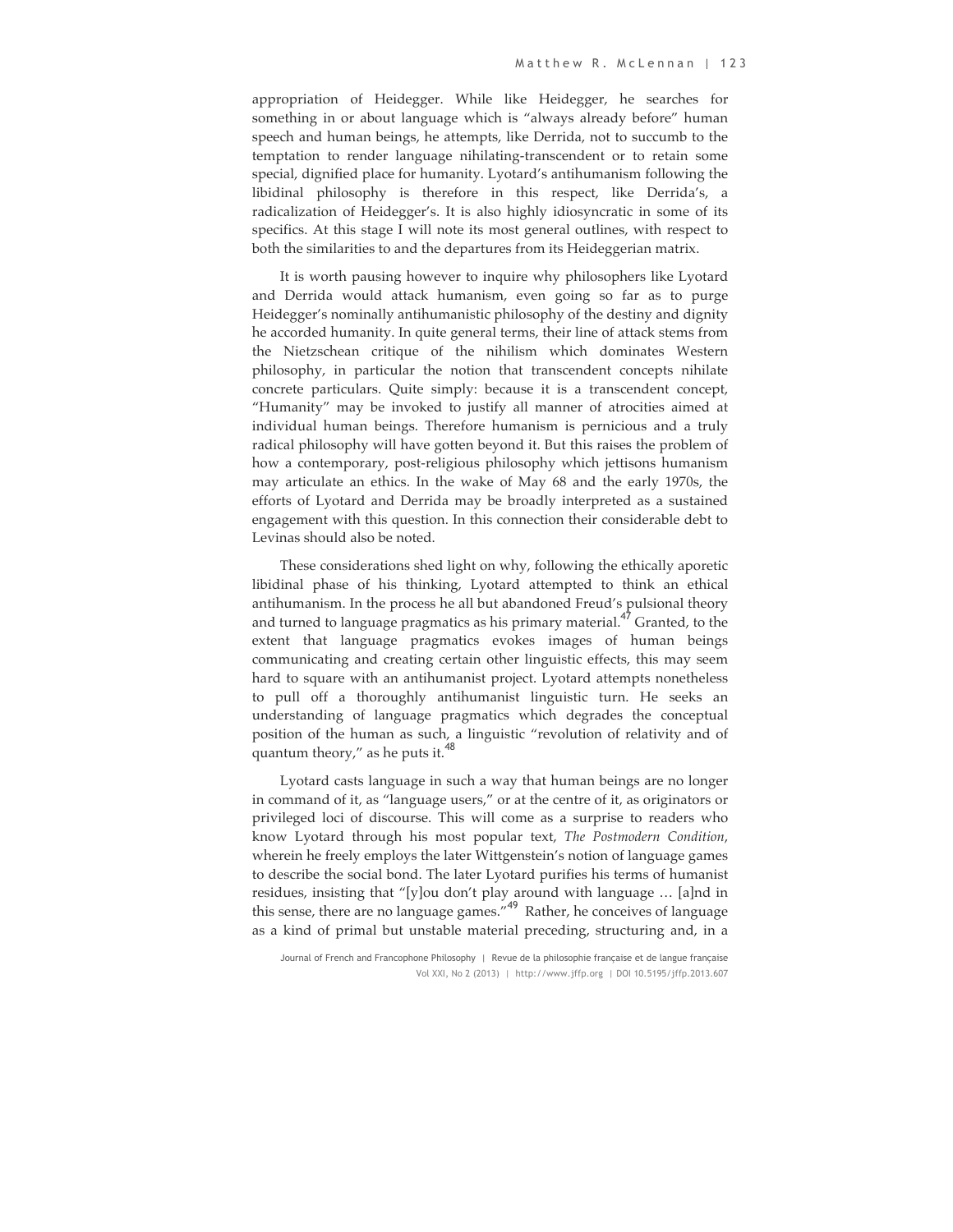sense, generating human beings. Language pragmatics, far from simply denoting the ways humans do things with words, is re-construed as the way in which language, radically heterogeneous with respect to itself but also always already prior to the human, does things or produces certain effects with humans. But as we will see, Lyotard does not view humans as an essential component of language pragmatics; they possess no "destiny" in Heidegger's sense.

This stems from Lyotard's beginning to view the pragmatic dimension of language as a question of ontology or, better perhaps, Being-generatingtime, or Being-coming-into-being, i.e. occurrence, as and at the behest of Being: what Heidegger calls *Ereignis*, Being itself as "propriating event," an event which gathers Being to itself and clears it to itself (some Anglophone commentators speak of *Ereignis* as "en-owning"); Being as pure "there is" or "it gives").<sup>50</sup> In *Le Différend* Lyotard interprets language in more or less Heideggerian fashion, appropriating the latter's terms. Language is now Being, but not quite in the sense of *transcendens* pure and simple; it is rather Being, in and generating time. Language is now viewed, in other words, in terms of the *event*: Heidegger's *Ereignis*, the "event of propriation." Language/Being is, then, for Lyotard a phrasing, the pure "it happens," and this entails not Being as a stable, pre-existent, transcendent structure structuring the human linguistically, but rather, as he puts it in *Le Différend*, "one being, one time," every time.<sup>51</sup> For Lyotard, this means that "language" is not simply the natural human language spoken by you and me; rather, it is any and every event, insofar as every event is a kind of phrasing.

When a phrase happens, it presents at least one "universe."<sup>52</sup> A universe is a concatenation or "situation"<sup>53</sup> of four pragmatic poles: *referent* ("what it is about, the case"), *sense* ("what is signified about the case"), *addressee* ("that to which or addressed to which this is signified about the case"), and *addressor* ("that 'through' which or in the name of which this is signified about the case").<sup>54</sup> A universe is distinguished by how its four poles are situated: "The disposition of a phrase universe consists in the situating of these instances in relation to each other. A phrase may entail several referents, several senses, several addressees, several addressors. Each of these four instances may be marked [i.e. clearly indicated, or filled in by something definite] in the phrase or not."<sup>55</sup>

A phrase presents a situation; it cannot, however, present its own presentation, which is to say, its presentation is not itself situated in the universe it presents.<sup>56</sup> The presentation of a phrase may nonetheless be marked in the universe it presents by *There is* (*il y a*); since ordinary language can refer to itself, a phrase like "There is a presentation in the current phrase" marks it, but does not strictly speaking present or situate it. The presentation entailed by a given phrase, however, may be situated in the universe of another phrase.<sup>57</sup> This is to say that when a phrase occurs, there is *what* it presents (*ce qu'il y a*), as well as *that* it presents (*qu'il y a*); the latter

Journal of French and Francophone Philosophy | Revue de la philosophie française et de langue française Vol XXI, No 2 (2013) | http://www.jffp.org | DOI 10.5195/jffp.2013.607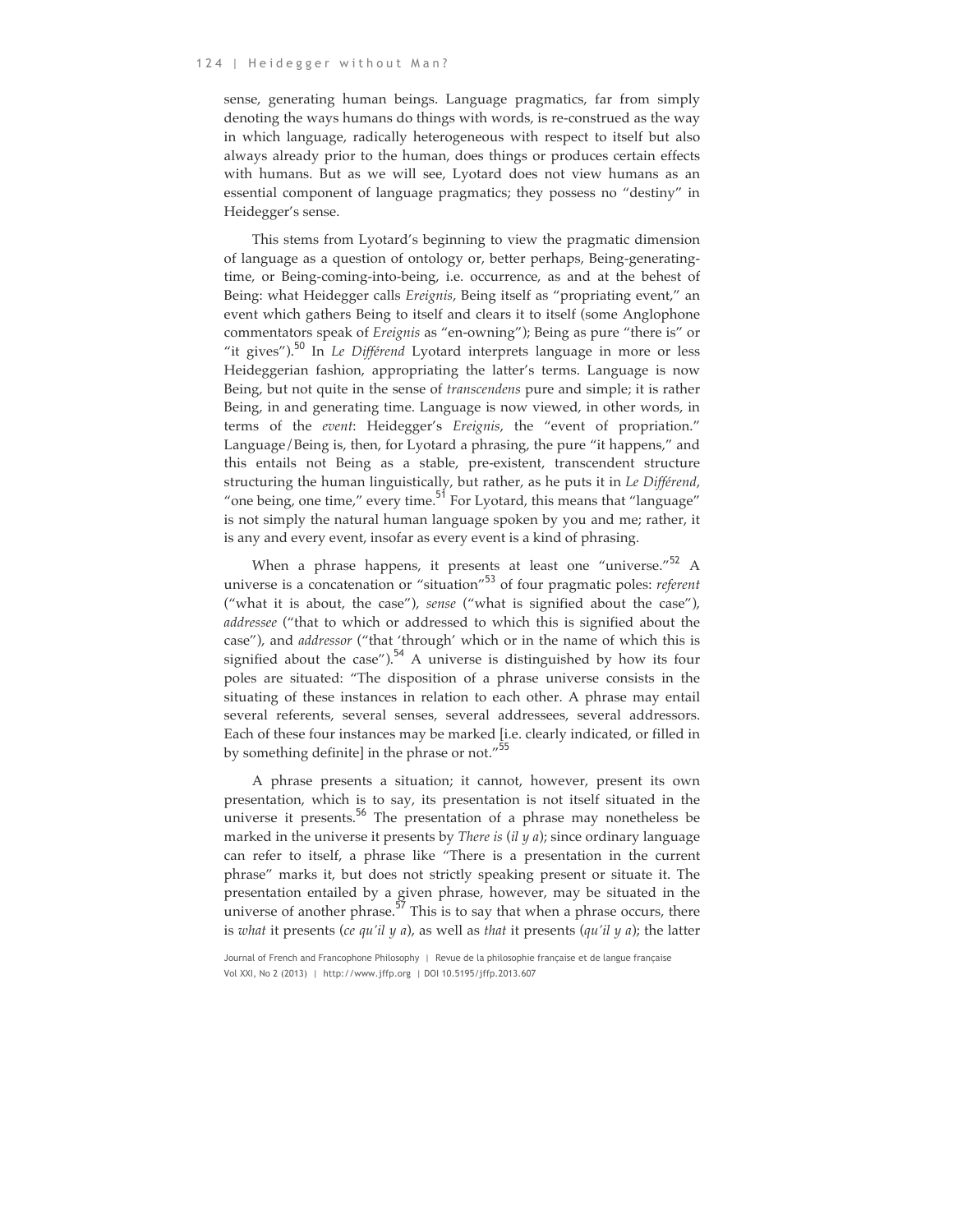may be vaguely indicated in the phrase, but it can only be situated in another phrase (i.e. the fact that the phrase presented something becomes a referent in another phrase). The *il y a* is the phrase in its most ontological dimension, and we should guard against restricting the concept of "phrase" to natural language. *Any* event may be described in these terms, since any event situates the four pragmatic poles described above.

At this point it should be clear why Lyotard's philosophy of phrases may be plausibly interpreted in terms of the ontological/linguistic dimension of Heidegger's philosophy. But here we can ask whether for Lyotard, as for Heidegger, human beings constitute a particular, privileged "region" or "clearing" of Being. To the extent that they are addressees of the fact that Being, as event, "speaks" or rather phrases to them, they are "called" by Being, if not to "think Being" in the specifically Heideggerian sense, then at least to respond to the event. But more fundamentally, as we will see, before it can be said that they are called *by* Being, to respond or otherwise, human beings are called *into* being by Being, which is to say they are called into being by the event. As with Heidegger, human beings are for Lyotard transcended by Being; Lyotard interprets Being, however, as pure event. Hence, while it appears that he has abandoned or compromised what I would argue is his nearly career-long struggle against nihilating transcendence, Lyotard is really saying – not without inconsistency, which is immediately obvious – that singularity is, precisely, what is transcendent (and hence, singularity is still privileged), even to the extent that it is the transcendent condition of transcendence itself.

Where Lyotard departs from Heidegger is with respect to the notion that the human being is the shepherd of Being, the region of Being destined/dignified to pose the question of Being and thereby to open itself to Being's dispensation and guard against its forgetting. In fact, questions of calling or destiny are absent from Lyotard's account of *Ereignis* as bare occurrence; inasmuch as each event can be characterized by both a presentation and a situation, such questions are "situational," i.e. they are of the order of what is presented *by* the event (*ce qu'il y a*) but they are not *of* the event (*qu'il y a*), strictly speaking. In Lyotard's estimation:

> [Heidegger] persists in making 'man' the addressee of the giving which in *Ereignis* gives, and gives itself while withholding itself, and [he] particularly persists in making in making the one who receives this giving into the man who fulfills his destiny as man by hearing the authenticity of time. Destiny, addressee, addressor, and man are instances or relations here in universes presented by phrases [i.e. events], they are situational, *tô logo*. The *There is* takes place, it is an occurrence (*Ereignis*), but it does not present anything to anyone, it does not present itself, and it is not the present, nor is it presence. Insofar as it is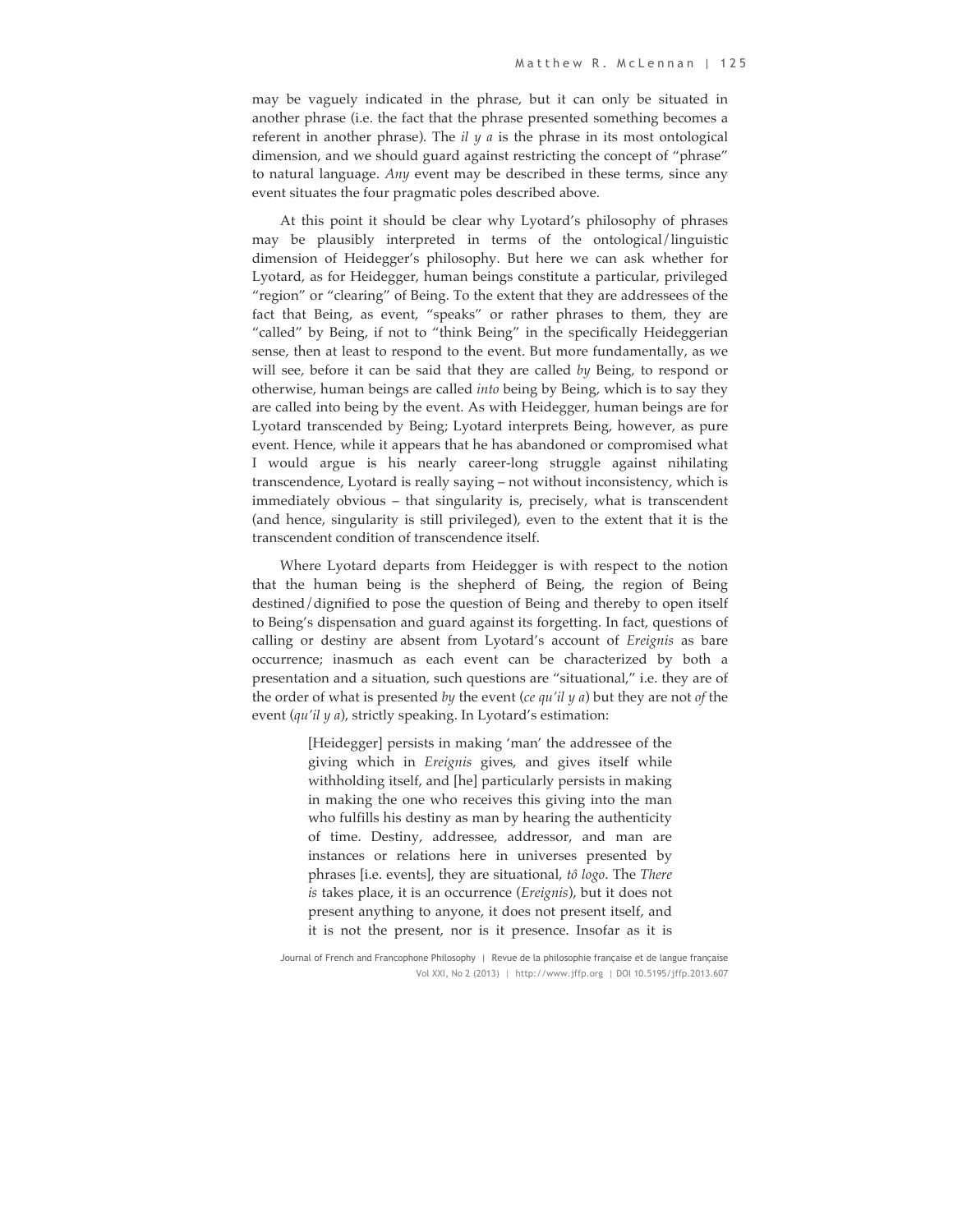#### phrasable (thinkable), a presentation falls short<sup>58</sup> as an occurrence.<sup>59</sup>

As Bennington interprets this passage, "Lyotard distinguishes his thinking about time from the later Heidegger on the *Ereignis* on the grounds that the latter still thinks time in terms of gift and destination, i.e. in terms of instances situated within a *presented* phrase-universe, rather than as the bare 'occurrence' of the event of presentation of that universe."<sup>60</sup> As bare occurrence, Being does not give itself (as question, or clearing, or event) to the human being, without *generating* or having generated the human being by situating it pragmatically as either addressor, addressee, sense, or referent. In fact, the formulation of *Ereignis* as "there is / it gives" is already too loaded: it is for Lyotard, simply, a matter of the "there is," the *il y a* or "*il arrive*." As he puts it, "[p]resentation is not an act of giving (and above all not one coming from some *Es*, or some *It* addressed to some us, to us human beings)."<sup>61</sup> Being is the pure "it happens."<sup>62</sup> This does not entail a stable, pre-existent, transcendent structure, structuring by "donations" or "sendings" the human being as/via language. It entails, rather, Being in terms of the particular phrase or utterance: i.e. "one being, one time," every time. 63

This being the case, it is only *sometimes* true that a human being is called into being when Being, the event, happens; the presentation entailed by the event is not necessarily a presentation *to* a human being or human beings (or for that matter, a presentation *from* them or *by* them), nor is it necessarily a generation *of* the human being. The seemingly anthropocentric pragmatic poles of addressee and addressor of the event, Lyotard suggests, may be fulfilled by virtually any being. $64$  His account of the onto-logic of the event apparently leaves no special role for human beings as such. This is to say that whereas there is a technically antihumanist account of a particularly human destiny for Heidegger, there is none for Lyotard; there is only what appears to be a thoroughgoing antihumanism.

If I have been successful in my reconstruction, then the homology with Heidegger and the nature of Lyotard's radicalization will have both become clear. I also believe that my reconstruction opens at least two more paths of inquiry which I will have to merely indicate and not follow here: one onto the question of the extent to which Heidegger's critique of the essence of technology influenced Lyotard's critique of capitalism and technoscientific development, and one onto the question of the extent to which Heidegger's fundamental ontology generated his later political *attentisme* and subsequently influenced Lyotard's own.<sup>65</sup> It is my suspicion that Lyotard, one-time Left-Marxist militant, imbibed something of a poison pill in turning to the resources of Heidegger's fundamental ontology. For the later Heidegger there is no other calling for the human being than to clear the ground for thinking, to think, and to await in one's thinking the dispensation of Being. For the later Lyotard, there is no other human project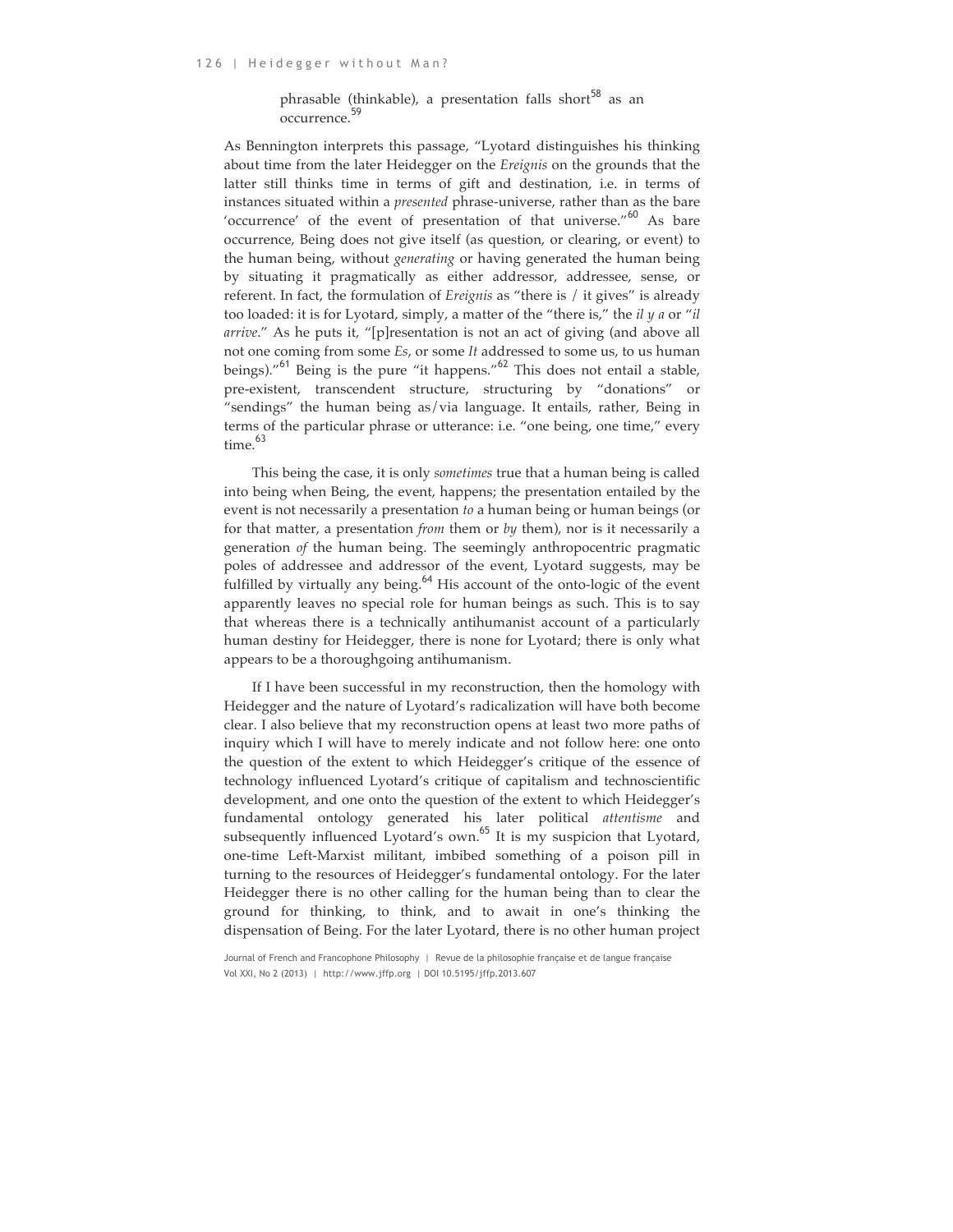but to testify to the incompleteness and dissonance of the human itself, and all that remains of politics is the bearing witness to the event. It is my suspicion that not just the ontology, but also the melancholy of the later Lyotard has its roots in Heidegger.

 $\overline{a}$ 

 $<sup>1</sup>$  It could be fairly argued that Levinas, not Heidegger, deserves to be considered</sup> the primary influence on Lyotard's later antihumanism. While I do not dispute the importance of Levinas for Lyotard's thought from the pagan period onwards, it should be noted that Levinas himself was, above all, responding to Heidegger. Note also that for Levinas, a "humanism of the other man" was a live option (Emmanuel Levinas, *Humanisme de l'autre homme* [Paris: Fata Morgana, 1972.]). Finally, since Lyotard's debt to Levinas is better known and more widely discussed, I would be happy to consider the following a contribution to the history of philosophy which leaves room for but does not directly broach the question of Levinas's influence.

<sup>2</sup> Luc Ferry and Alain Renaut, *French Philosophy of the Sixties: An Essay on Antihumanism* (Amherst: The University of Massachusetts Press, 1990).

 $3$  Fundamental ontology "strives to reach back into the essential ground from which thought concerning the truth of [B]eing emerges." Martin Heidegger, "Letter on 'Humanism'" in *Pathmarks*, ed. William McNeill (Cambridge, UK: Cambridge University Press, 1998), 271.

 $4$  For clarity's sake I follow here the convention, adopted by some English-speaking translators/interpreters of Heidegger, of capitalizing the term "Being" when it is a question of the noun designating "what is … above all," "the *transcendens* pure and simple," i.e. Being as such (Martin Heidegger, "Letter on 'Humanism'" in *Pathmarks*, 239, 256). Capuzzi's English translation of the "Letter on 'Humanism'," which I cite, unfortunately renders indiscriminately as "being" four distinct German terms: *sein* [French (infinitif): *être*; English: *to be*]; *das Sein* [French: *l'être*; English: *the "to be"*]; *seiend* [French (participe présent): *étant*; English: *being*]; *das Seiende* [French: *l'étant*; English: *a being*]. For Heidegger, the fundamental ontological difference resides in the difference between *das Seinde* (a particular being, e.g. a lamp) and *das Sein* (the "to be" of a particular being; e.g. that which is or accounts for the be-ing of the lamp). The clarity of English renderings of Heidegger may suffer where this fundamental difference is not worded correctly;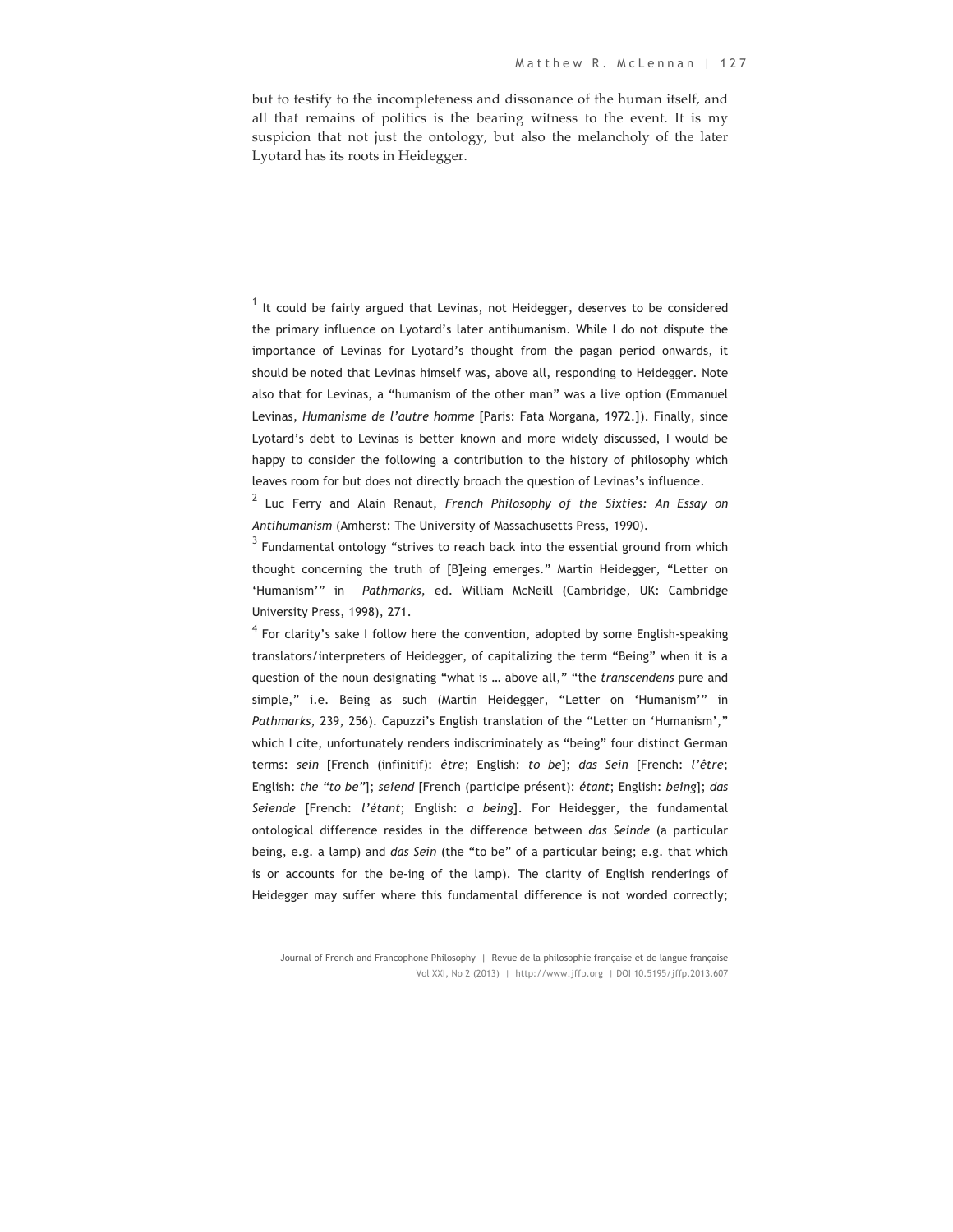hence, though perhaps inelegant, I have inserted into my citations from Capuzzi a capital "B" in square brackets wherever it is a question of *das Sein*.

 $<sup>5</sup>$  Heidegger, "Letter on 'Humanism'," 256.</sup>

 $<sup>6</sup>$  Heidegger, "Letter on 'Humanism'," 242.</sup>

 $<sup>7</sup>$  Heidegger, "Letter on 'Humanism'," 247.</sup>

 $8$  Heidegger, "Letter on 'Humanism'," 253.

<sup>9</sup> Levinas on Heidegger: "human existence interested him only as the 'place' of fundamental ontology." (Emmanuel Levinas, *Ethics and Infinity: Conversations with Philippe Nemo* [Pittsburgh: Duquesne University Press, 1997] 38-40.)

<sup>10</sup> Heidegger, "Letter on 'Humanism'," 247.

<sup>11</sup> Heidegger, "Letter on 'Humanism'," 253.

<sup>12</sup> Heidegger, "Letter on 'Humanism'," 251.

<sup>13</sup> Heidegger, "Letter on 'Humanism'," 247, 249.

<sup>14</sup> Heidegger, "Letter on 'Humanism'," 251.

<sup>15</sup> Heidegger, "Letter on 'Humanism'," 252.

<sup>16</sup> Heidegger, "Letter on 'Humanism'," 252.

<sup>17</sup> Heidegger, "Letter on 'Humanism'," 252.

 $18$  Note here the Heideggerian roots of deep ecology, exemplified by such thinkers as Arne Naess and Dave Foreman: apart from being in a unique position to preserve or betray the biosphere, the human being is simply a part of nature, holding no ethical pre-eminence.

<sup>19</sup> Heidegger, "Letter on 'Humanism'," 244.

<sup>20</sup> Heidegger, "Letter on 'Humanism'," 245.

 $21$  Heidegger, "Letter on 'Humanism'," 246. In other words, metaphysics does not think the ontological difference between *das Sein* and *das Seiende*.

<sup>22</sup> Heidegger, "Letter on 'Humanism'," 245.

<sup>23</sup> Heidegger, "Letter on 'Humanism'," 246.

<sup>24</sup> Heidegger, "Letter on 'Humanism'," 245. Cf. also Martin Heidegger, "What is Metaphysics?" in *Pathmarks*, ed. William McNeill (Cambridge, UK: Cambridge University Press, 1998), 82–96.

<sup>25</sup> Heidegger, "Letter on 'Humanism'," 245.

<sup>26</sup> Heidegger, "Letter on 'Humanism'," 251.

 $27$  Heidegger, "Letter on 'Humanism',"242-243.

<sup>28</sup> Heidegger, "Letter on 'Humanism'," 248-249, 272-273.

<sup>29</sup> Heidegger, "Letter on 'Humanism'," 239.

<sup>30</sup> Heidegger, "Letter on 'Humanism'," 239.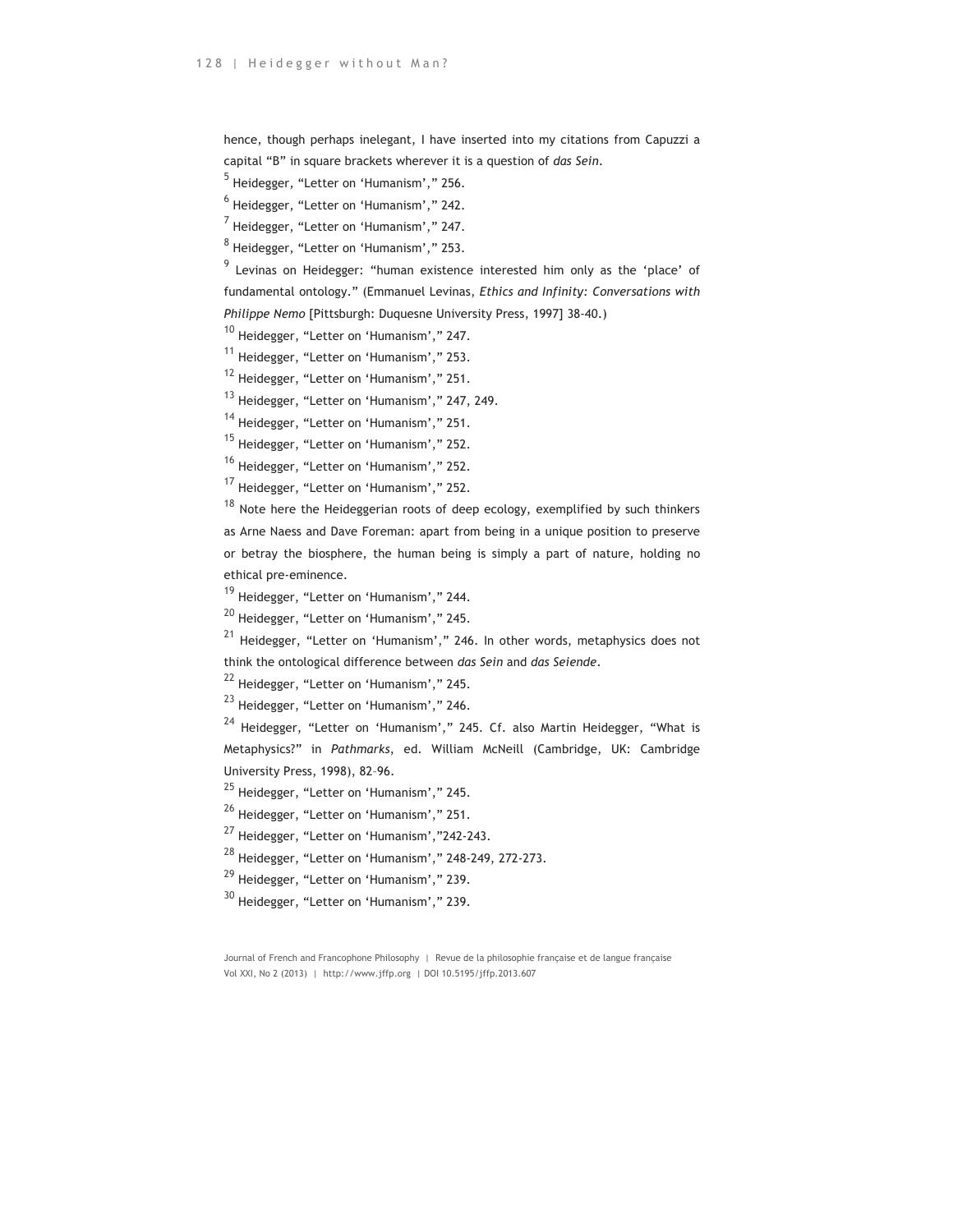<sup>31</sup> Heidegger, "Letter on 'Humanism'," 254.

<sup>32</sup> Heidegger, "Letter on 'Humanism'," 247.

<sup>33</sup> Heidegger, "Letter on 'Humanism'," 243.

<sup>34</sup> Heidegger, "Letter on 'Humanism'," 254. See also Gayatri Chakravorty Spivak, "Preface," in Jacques Derrida, *Of Grammatology* (Baltimore and London: The Johns Hopkins University Press, 1997), ix–xc, xiv-xv. Much like Lyotard after him, Heidegger is also confronted with the problem of what ethics, if any, is entailed by this thinking of Being and the being of the human being. The difference is that for Heidegger, antihumanism simply cannot generate an ethics.

<sup>35</sup> E.g. the forward of Heidegger, "On the Question of Being" in *Pathmarks*, ed. William McNeill (Cambridge, UK: Cambridge University Press, 1998), 291–322, 291.

<sup>36</sup> Spivak, "Preface," xvi.

<sup>37</sup> Spivak, "Preface," xvi.

<sup>38</sup> Jacques Derrida, "The Ends of Man," in *Margins of Philosophy* (Brighton, Sussex: The Harvester Press Limited, 1982), 109–136, 128, 134.

39 Derrida, "The Ends of Man," 135.

<sup>40</sup> Derrida, "The Ends of Man," 135.

<sup>41</sup> Derrida, "The Ends of Man," 135.

<sup>42</sup> Derrida, "The Ends of Man," 135.

<sup>43</sup> Derrida, "The Ends of Man," 135.

<sup>44</sup> See David Harvey, *The Condition of Postmodernity: An Enquiry into the Origins of Cultural Change* (Cambridge, MA, and Oxford, UK: Blackwell Publishing, 2006).

<sup>45</sup> Jean-François Lyotard, *Libidinal Economy*, (Bloomington and Indianapolis: Indiana University Press, 1993), 3.

<sup>46</sup> Jean-Francois Lyotard and Jean-Loup Thébaud, *Just Gaming*, (Minneapolis: University of Minnesota Press, 1999), 90.

<sup>47</sup> In the wake of *Économie libidinale*, Lyotard makes his agnosticism with regard to the ontological status of Freudian metapsychological categories explicit with the phrase "il y a des énergies (façon de parler)" – that is, "there are energies ([merely] a way of speaking)" (Jean-François Lyotard, *Rudiments païens: genre dissertatif* [Paris: Union générale d'éditions, 1977], 130).

<sup>48</sup> Jean-François Lyotard, *The Differend: Phrases in Dispute* (Minneapolis: University of Minnesota Press, 1988), 137.

<sup>49</sup> Lyotard, *The Differend*, 137.

 $50$  Heidegger, "Letter on 'Humanism'," 240-241 (footnotes), 254. The event is not a special category for Heidegger, but, one could say, Being insofar as it reveals itself